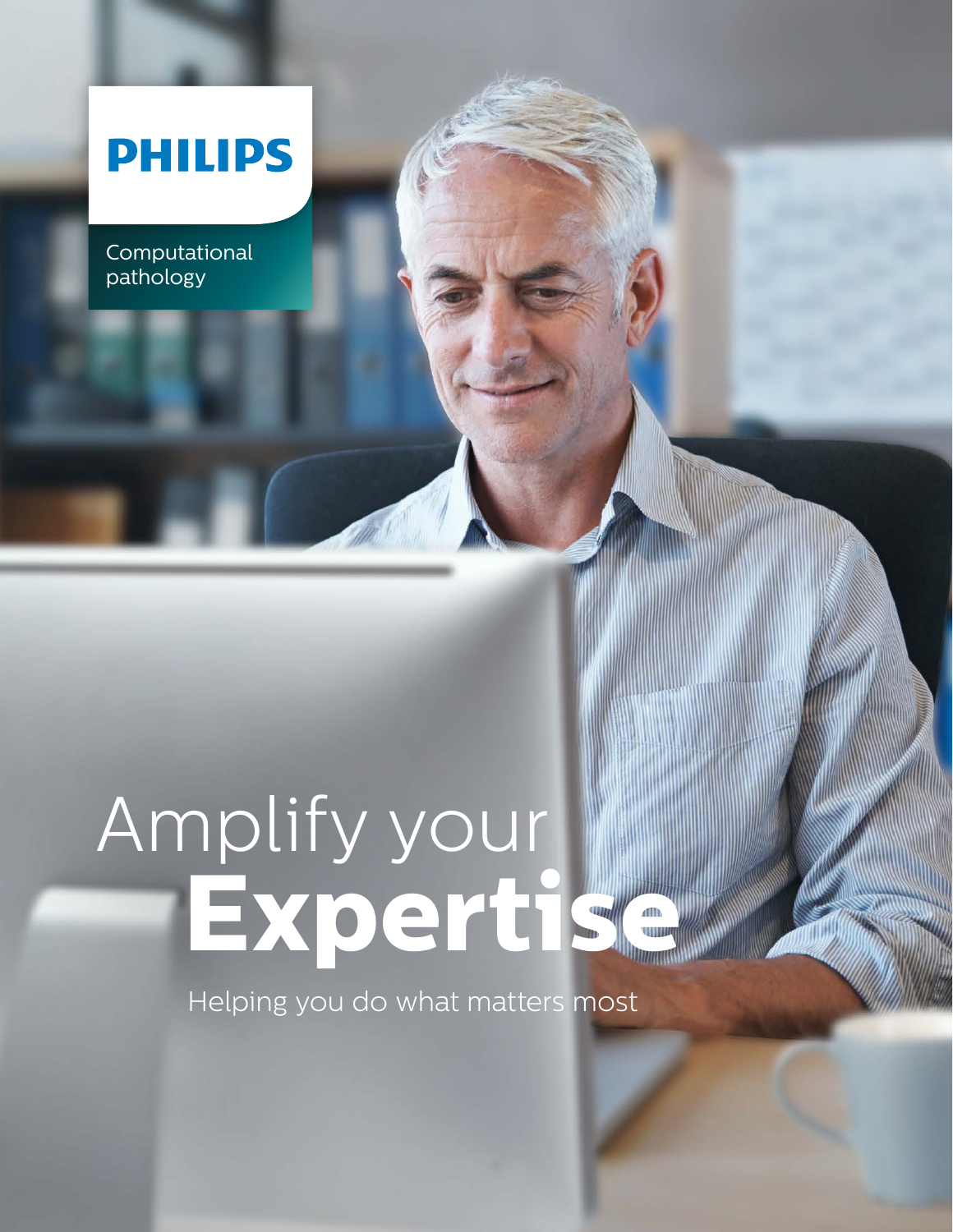# Pathology is at a **turning point**

#### **Pathology is the keystone of cancer care**

Today pathologists impact a huge range of clinical pathways and treatment decisions in cancer care. As treatments continue to grow in complexity and volume, pathology and laboratory services must deliver timely diagnoses for effective, individualized cancer treatments. Increasingly detailed diagnoses will become more dependent on pathologist skills and knowledge.

#### **Pathology practice under pressure**

At the same time, pathologists face growing pressure within rapidly evolving and increasingly complex healthcare systems. New cancer diagnoses are expected to grow 70% in the next 20 years' while pathology resources are constantly diminishing. How can pathologists respond to this challenge?

#### **Leverage your expertise with technology**

Combining technological innovation with expertise can help pathologists have a positive impact on healthcare systems and patient outcomes. More than ever, pathologists need a committed diagnostic technology collaborator who understands their needs, demonstrates know-how and offers a proven track record of implementing scaled digital workflows and innovative diagnostic technologies.

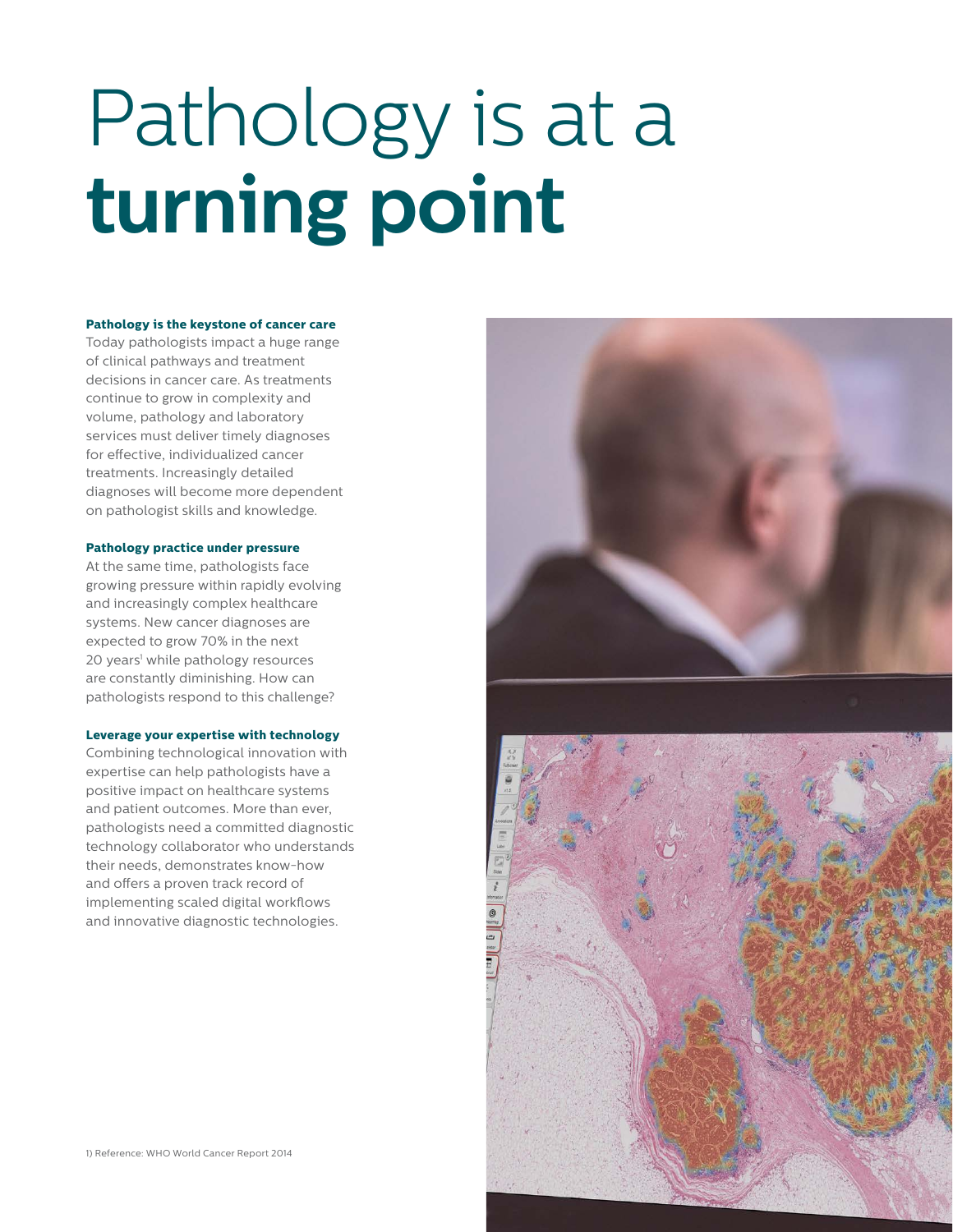## **Computational Pathology** Freedom to pursue deeper insights



#### **Analytics tools to realize precision pathology**

The role of transformative technology is key for the delivery of precision medicine - case in point being, Next Generation Sequencing (NGS). Similarly, digital imaging can help pathologists mine richer information from tissue than possible with the naked eye alone. Improved scanning, storing and processing have made it possible to pursue the big mission of applying deep learning techniques to pathology.

#### **Computational pathology: an aid to the pathologist**

The true potential of computational pathology applications could be harnessed by embedding them seamlessly in the workflow today to aid the pathologist in spending his or her time on the most critical tasks. In the future, computational pathology will also help streamline multi-disciplinary information to generate patientspecific interpretive insights and advance cancer care.

#### **Powered by you**

Technology can amplify expertise, confirm judgements and hone instincts. Alone, however, it cannot address the current and future challenges facing cancer care. Your informed perspectives and specialist skill sets are key to unlocking its power.

#### **Philips vision for Computational Pathology**

Our vision is to offer solutions for computational pathology along three strategic directions:

- **Clinical diagnostics:** Applications that aid the pathologist in routine day-to-day diagnosis
- **Molecular pathology:** Guiding tumor markup for macrodissection and subsequent quantification of tumor nuclei percentage
- **Research & biomarker discovery:** Web based image and data management platform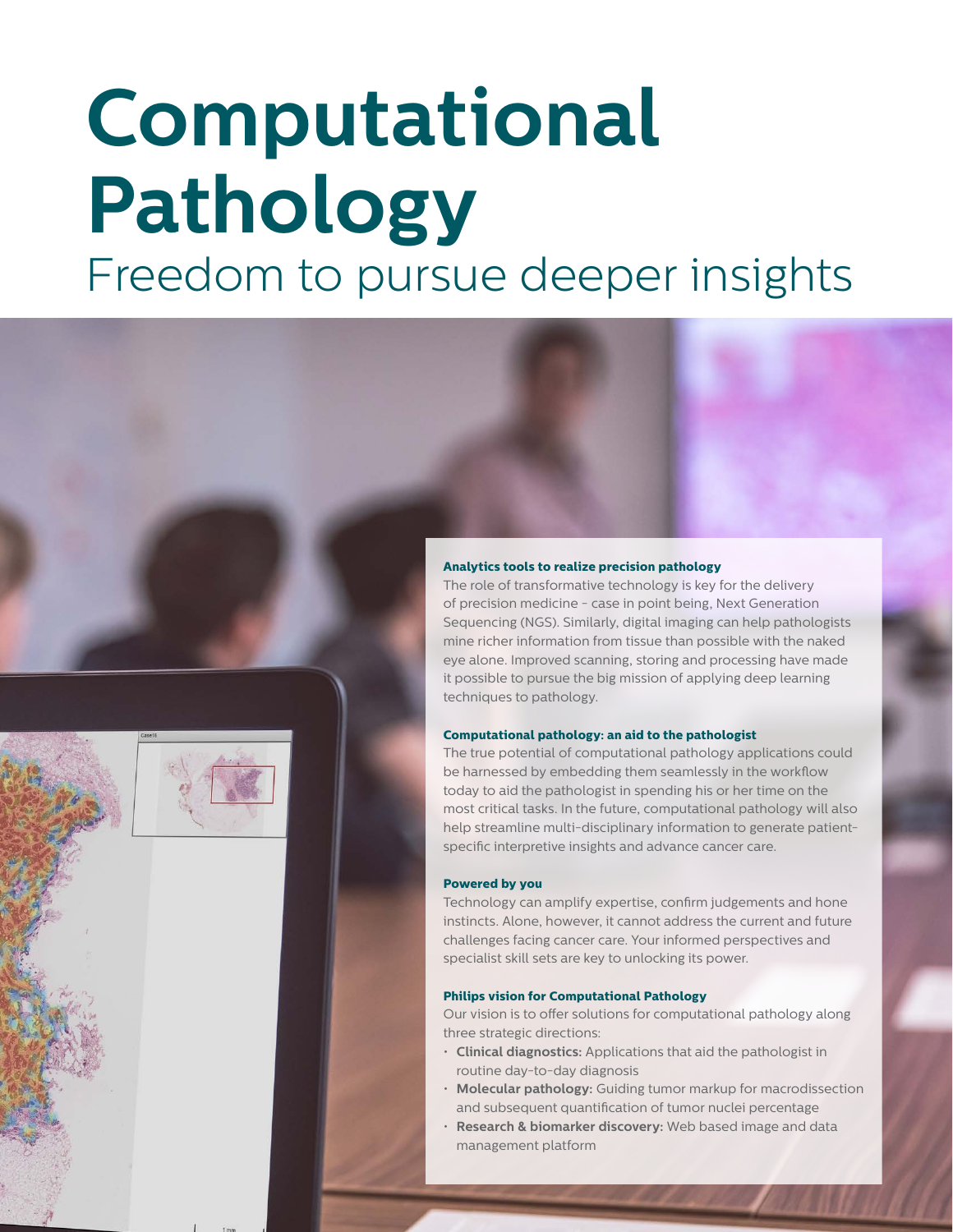#### **Clinical diagnostics portfolio**

## Impactful clinical decisions **need accurate informatic need accurate information**

### Aiding the pathologist with tissue quantification

We aim to standardize and support confident diagnosis in the pathology lab with a suite of clinical applications. Seamlessly integrated into your lab's workflow, these applications could be used for routine pathology reporting.

### Breast IHC panel offerings

To begin with, we will offer applications for research use of Breast IHC semiquantification through our partnership with Visiopharm1 . We will offer digital image analysis applications from Visiopharm® that support you in semi-quantification of HER2, ER, PR and Ki-67 assessment<sup>1</sup>.

- Designed to conduct automated and objective analysis of digital images from Philips IntelliSite Pathology Solution<sup>2</sup> and multiple reagent vendors
- Multiple independent studies on HER2 APP show a reduction in number of inconclusive (2+ scores) through use of the APP3 .
- 1) Visiopharm is the legal manufacturer of the breast IHC applications (HER2 APP, Breast Cancer; ER APP, Breast Cancer; PR APP, Breast Cancer; Ki67 APP, Breast Cancer). The applications are CE-IVD for Europe and Research Use Only for United States and Rest of the world.
- 2) Philips IntelliSite Pathology Solution is CE-IVD marked. In the United States, the Philips IntelliSite Pathology Solution is pending DeNovo.
- 3) HER2 APP, Breast Cancer Package Insert 6th Edition, Revision 20160206

#### HER2

Analyses manually outlined regions of interest (ROI) and reports a HER2 connectivity score as well as a classic HER2 Score for the given region of interest.



#### ER

Quantifies ER positive and negative nuclei in breast tumors and reports the results as the percentage of positive cells, the H-score (histo-score) or the Allred score for the given ROI.



#### PR

Quantifies PR positive and negative nuclei in breast tumors and reports the results as the percentage of positive cells, the H-score (histo-score) or the Allred score for the given ROI.



#### Ki67

Quantifies Ki-67 positive and negative nuclei in breast tumors and reports the results as the proliferation index (percentage of positive cells) for the given ROI.

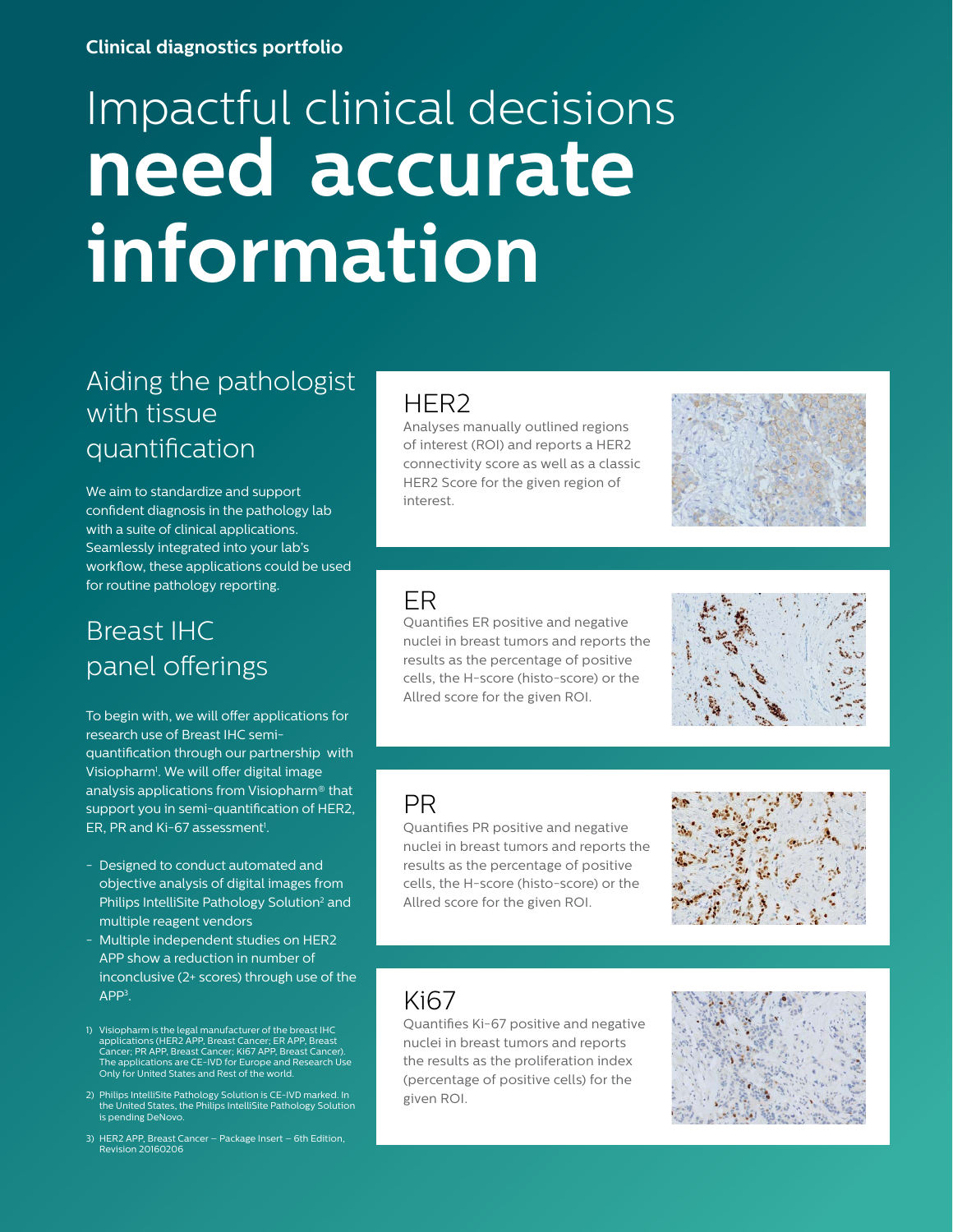## **Use smart research analytics** to unlock the potential of tissue

## Guiding molecular pathology

Analyze solid tumor tissue samples fast and enhance the quality and reliability of macro dissection, nucleic acid extraction, and molecular profiling. TissueMark4 application automatically annotates the tumor tissue boundary for you. This provides a tissue map for macro-dissection. It also measures the percentage of tumor nuclei to inform sample quality and tumor purity for molecular profiling.

## **TissueMark**

Image analysis applications for lung<sup>5</sup> and breast tumor identification. The quantitative and color coded heat map of tumor probability gives you visual information on tumor location and differentiation from stroma, inflammation, and necrosis.



### Speed up research and biomarker discovery

Access, import, store, and search large volumes of genomic, molecular and image analysis data associated with pathology images using our research web-based image and data management system Xplore4.

Xplore provides a central hub to create, interrogate, share and manage archives both for individual and collaborative studies. You can define study hierarchy, datasets, and fields, and import whole slide or TMA (tissue micro array) images.

## **Xplore**

Image and data management system to support your research with storage, sharing, TMA scoring and archiving. The application also allows you to manually score TMAs online as well as create virtual TMAs thereby enabling you to evaluate new tissue biomarkers quickly and easily. TMA scoring map templates, and an automated de-array help you to segment and identify TMA cores easily.

|          | A TAA Stute EEO60116   Image1 |                                    |                                                     |                                        |                                  |                             |         |                         |                    |              | .144.68 View      |
|----------|-------------------------------|------------------------------------|-----------------------------------------------------|----------------------------------------|----------------------------------|-----------------------------|---------|-------------------------|--------------------|--------------|-------------------|
|          |                               |                                    |                                                     |                                        |                                  |                             |         |                         |                    |              |                   |
| Prestant |                               | <b>Y</b> intermation               |                                                     |                                        |                                  |                             |         |                         |                    |              |                   |
|          | MANNAHOM.<br>00000000         | CREATED BY manager<br>FRE LOCATION |                                                     | m2 988 1.26 89 D. freezed methodol and | CERATED OVER 18/06/2016 14 13:59 |                             |         |                         |                    |              |                   |
|          | $-99.08889$<br><br>44444444   |                                    | Associated Determine   Suited Information Determine |                                        |                                  |                             |         |                         |                    |              | Shire brota Fards |
|          | 0000000000                    | Salest Columns, Missile Indian     |                                                     |                                        |                                  |                             |         |                         |                    |              |                   |
| TIPE O   | $\sim$                        | ROW                                | COLUMN                                              | <b>CORE TYPE</b>                       | <b>CORE STATUS</b>               | stare                       | scoles. | Peterina Turmar Dagwick |                    | Apr          | Genie             |
| G<br>__  | A2                            | ×                                  | $\sim$                                              | Tair.                                  | Crimesed                         | Image1                      | manager | $+1256$                 | tus                | $\mathbf{r}$ | Make.             |
|          |                               | ×                                  | ×.                                                  | <b>Sept</b>                            | Doogsed:                         | men!                        | mateper | $-105$                  | <b>Similarment</b> | $^{16}$      | <b>Vola</b>       |
|          |                               | ×                                  | $\sim$                                              | Sec.                                   | Octaam 8<br>--                   | Inport<br>- 25              | manager | $-1025$                 | <b>Everyon</b>     | $x^2$        | Farage            |
| $\circ$  | $\circ$                       | ×                                  | o.                                                  | Test                                   | <b>Outspiel</b>                  | (rispe)                     |         |                         |                    | v            | Vole              |
| 430      | $\sim$                        | ×                                  | $\mathbb{R}^n$                                      | 380                                    | Octubed                          | $-1$<br>mapri.<br>260<br>-- |         |                         |                    | 54           | trinin            |
| G        | $\mathcal{F}^{\prime}$        | ×                                  | ×.                                                  |                                        | <b>Unaccepted</b>                | <b>Import</b>               |         |                         |                    | $\mathbf{u}$ | Tende             |
| ary.     | 45                            | ×                                  | m.                                                  | 16.0                                   | <b>DOMMA</b>                     | import.<br>-039             |         |                         |                    | n            | <b>Mone</b>       |
| ing.     | ×                             |                                    | ×                                                   | Contac                                 | Dungted                          | image?                      |         |                         |                    | $\mathbf{r}$ | Female            |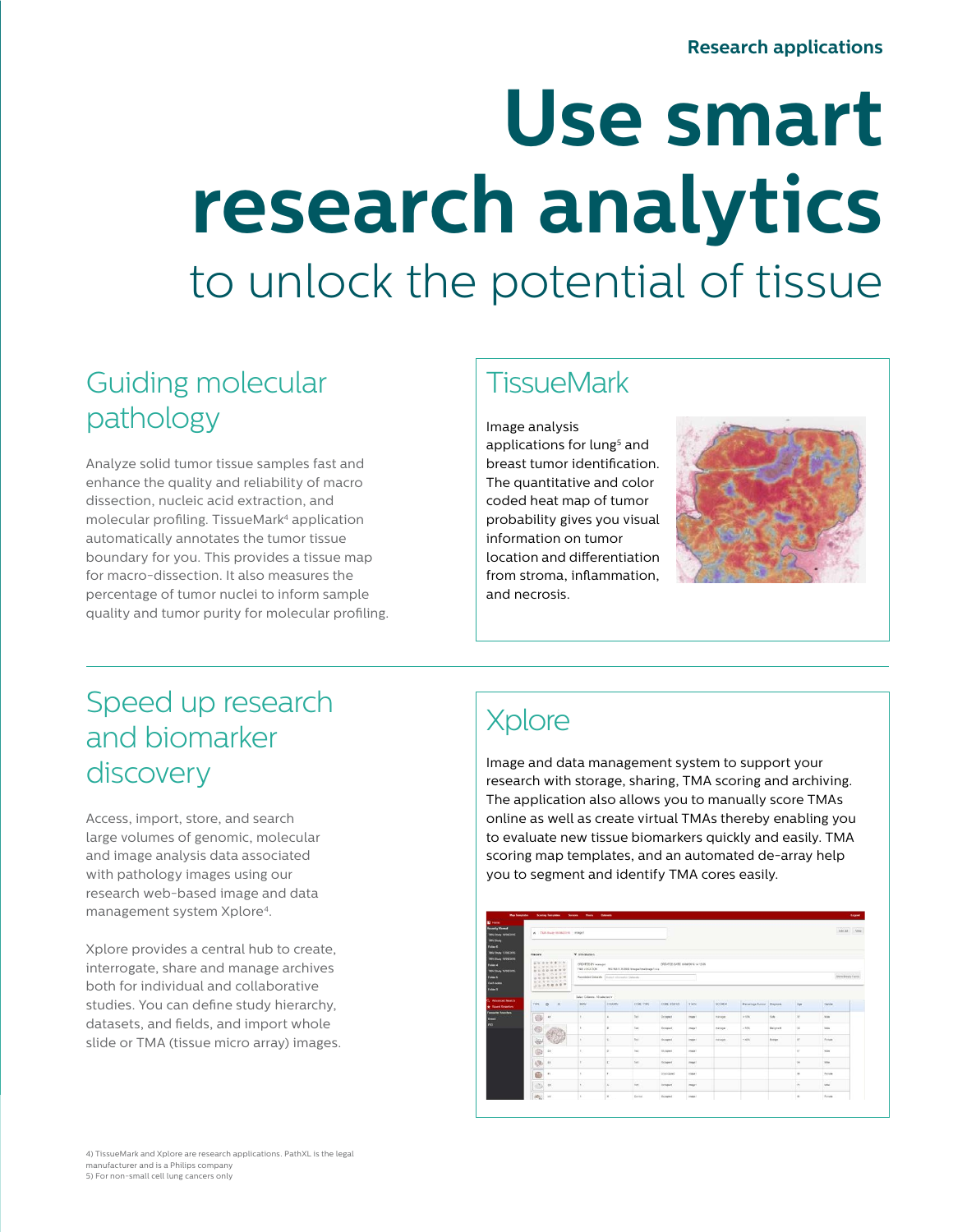## Impacting care **in oncology**

Cancer incidence and related healthcare costs continue to grow. There is a big need to diagnose and treat patients in efficient settings with a focus on the best care. The key? You must combine using the best imaging and therapy capabilities, patient experience and lowest cost with the goal to improve patient outcomes.

We help make this possible with tools and services for confident decision making. With Philips HealthTech, offering oncology solution across the health continuum, the future of personalized oncology is within your reach.



**High level architecture of the Philips IntelliSite pathology solution as deployed on an IT platform. The IT services are provided to the pathology platform by a Platform as a Service (PaaS) style interface. The Pathologist Suite and other front-end applications can be consumed as a Software as a Service (SaaS).**

## Philips IntelliSite **open platform**

Philips IntelliSite open platform is the foundational architecture that will help enable our vision for computational pathology.

Philips IntelliSite Pathology Solution<sup>6</sup> is planned to be an open, collaborative, digital image creation, management and analysis platform that is modeled on Web 2.0. We aim to stimulate 3rd party apps, from industry, academia or the open source community to be developed and deployed on the IntelliSite open pathology platform accessing its full and transparent data.

Philips open platform and ecosystem for pathology is based on Philips HealthSuite to bring multiple benefits. Philips HealthSuite digital platform offers the foundational storage infrastructure as well as the core services needed to develop and run a new generation of connected healthcare applications.

6) Philips IntelliSite Pathology Solution is CE-IVD marked. In the United States, the Philips IntelliSite Pathology Solution is pending DeNovo.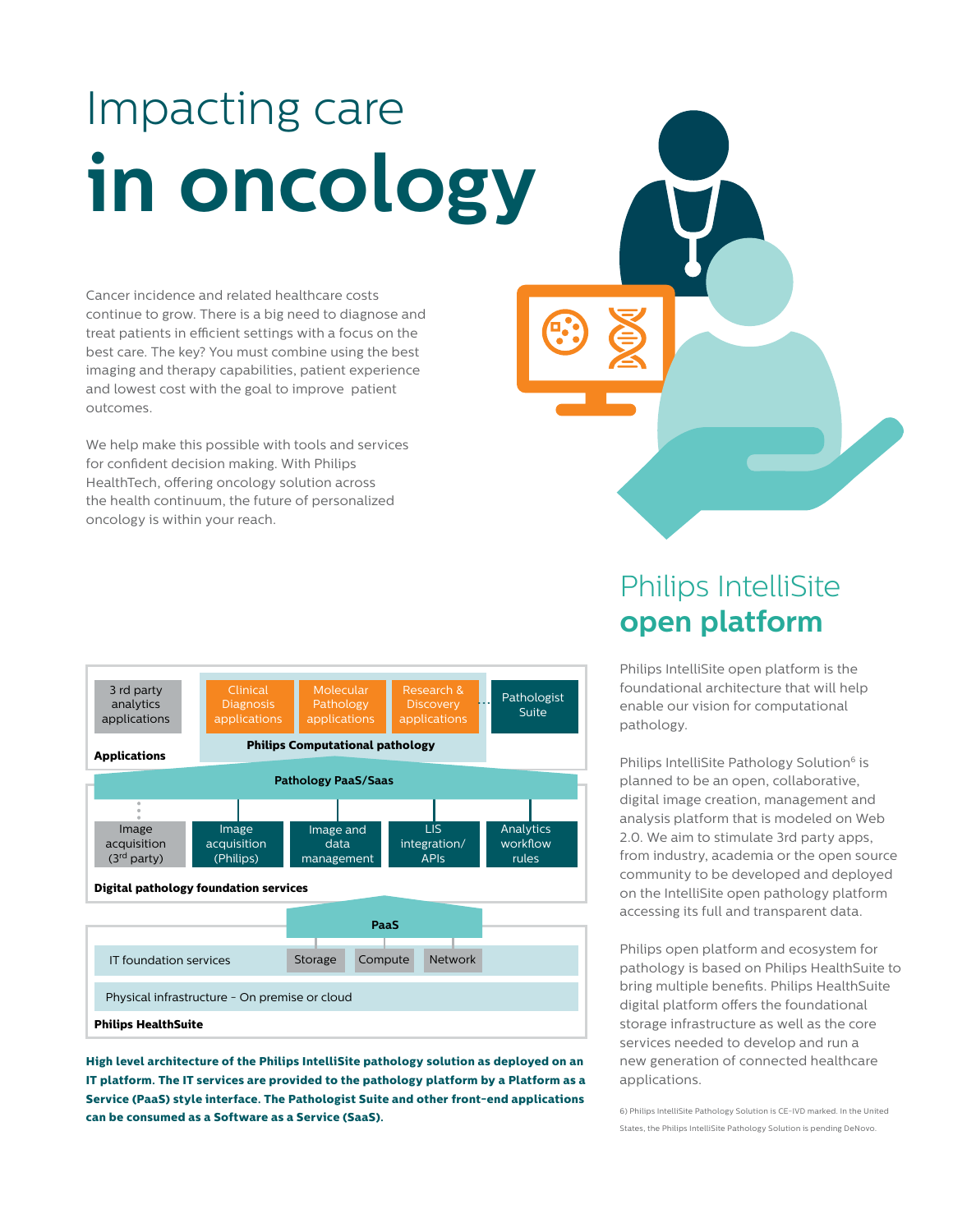## Next generation in **pathology testing**

Philips is developing its tissue and image recognition technology to support you in the future for routine diagnosis as well as tissue based research and discovery.

Our roadmap aims to address some of the toughest clinical problems.



In support of your clinical diagnosis, it is our aim to build a suite of algorithms that help you identify and segment tumor, as well as supporting you in complex diagnosis such as grading as well as immuno-Oncology applications.

### Philips, empowering you to lead the change towards improved patient care